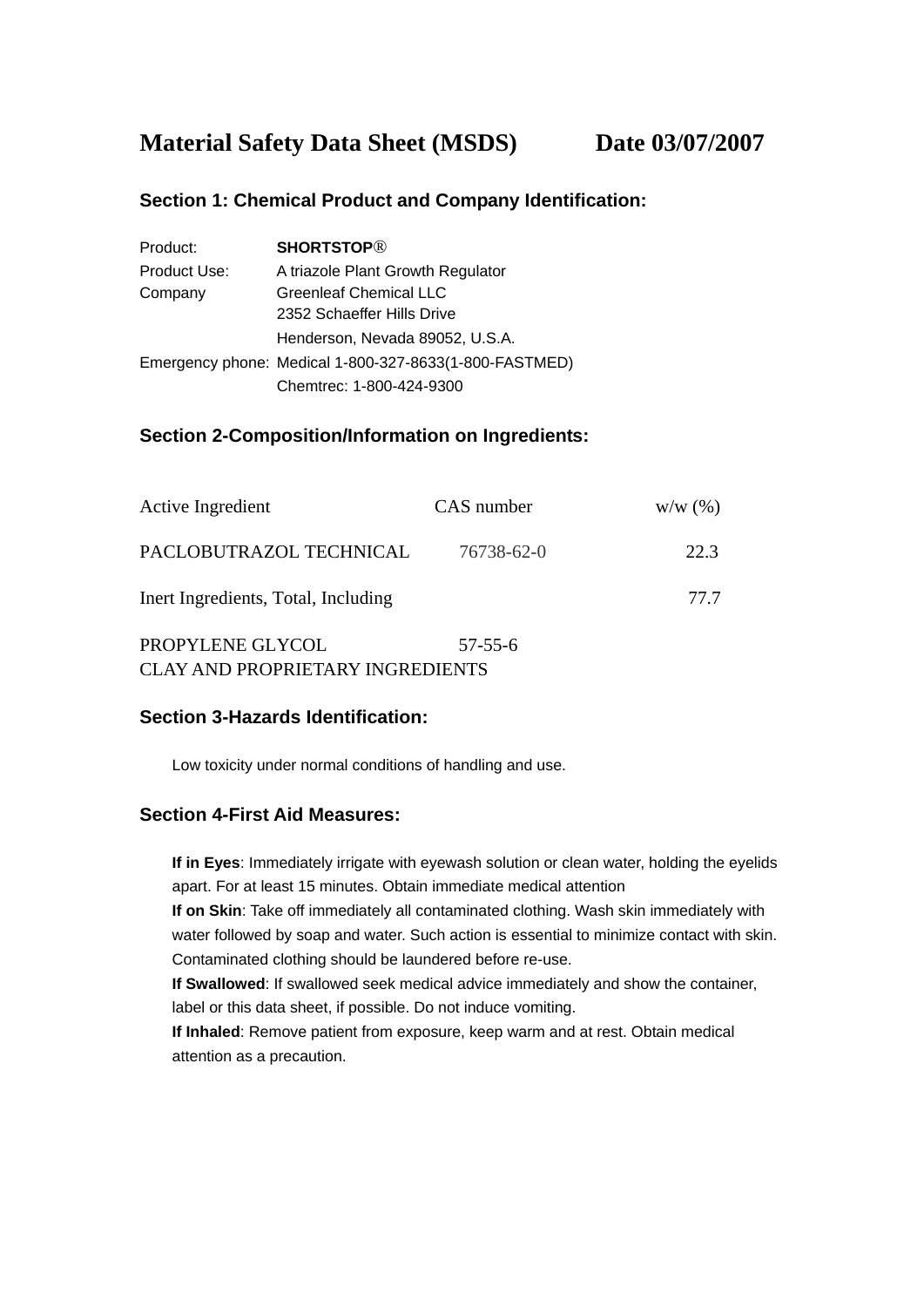### **Section 5-Fire Fighting Measures:**

Extinguishing media: For small fires, use foam, carbon dioxide, halon or dry powder extinguishant. For large fires, use foam or water-fog. Avoid use of water jet. Contain run-off water with, for example, temporary earth barriers.

Protective equipment: A self-contained breathing apparatus and suitable protective clothing must be worn in fire conditions.

### **Section 6- Accidental Release Measures:**

Wear suitable personal protection during removal of spillages. This means eye protection, chemically resistant gloves, boots and coveralls. Absorb spillage onto sand, soil, or any other suitable absorbent material. Transfer to a container for disposal. Wash spillage area with water. Washings must be prevented from entering surface water drains. Large spills should be handled according to a spill plan. Otherwise, in case of emergency call day or night, 1-800-424-9300, Chemtrec.

#### **Section 7- Handling and Storage:**

**Safe Handling Advice:** Avoid contact with skin and eyes. When using, do not eat, drink or smoke. Wash face and hands before eating, drinking or smoking.

**Requirements for Storage Rooms:** Keep in original containers, tightly closed, out of reach of children. Keep away from food, drink and animal feeding stuffs. Protect from frost. Do not store near food or within the reach of children.

**Additional Information:** Read the label before use.

#### **Section 8-Exposure Controls/Personal Protections:**

**Ingestion:** Prevent eating, drinking, tobacco usage and cosmetic application in areas where there is a potential for exposure to the material. Wash thoroughly with soap and water after handling.

**Eye Contact:** Where eye contact is likely, use chemical splash goggles.

**Skin Contact:** Where contact is likely, wear chemical resistant gloves (such as nitrile or butyl) coveralls, socks and chemical resistant footwear.. For overhead exposure, wear chemical-resistant headgear.

**Inhalation:** A respirator is not normally required when handling this product. In case of emergency spills, use a NIOSH approved respirator with any N, R, P or HE filter.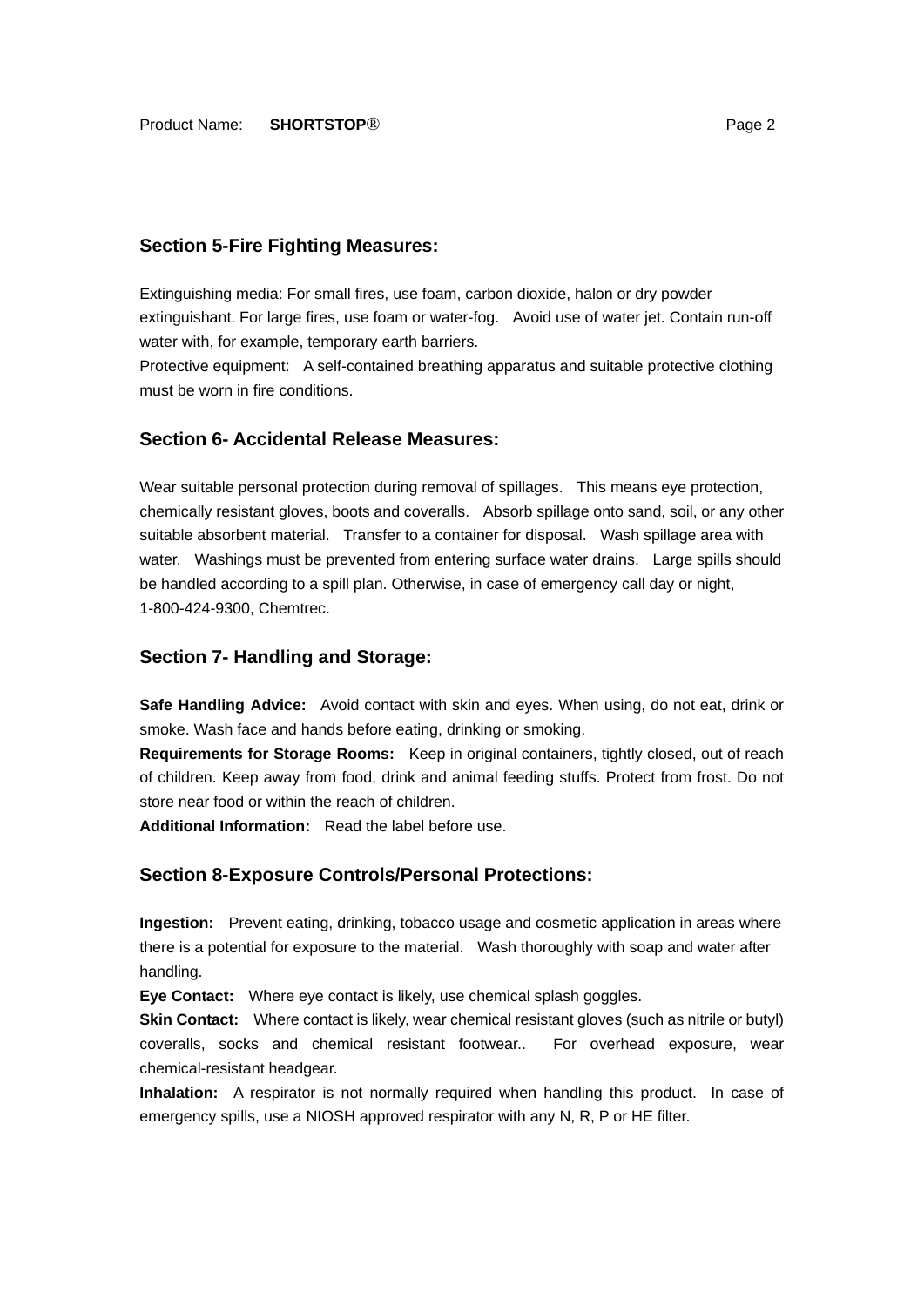## **Section 9-Physical and Chemical Properties:**

| Form:                              | Opaque Liquid                                  |
|------------------------------------|------------------------------------------------|
| Color:                             | Beige or off-white                             |
| <b>Boiling Point:</b>              | Approx. 212° F                                 |
| Density:                           | 1.08 +,- 0.02 grams/cubic cm at $20^{\circ}$ C |
| Solubility:                        | Miscible                                       |
| Flash Point (0°C):                 | Does not Flash                                 |
| <b>Explosive Properties (0°C):</b> | Not Applicable                                 |
| <b>Oxidizing Properties (0°C):</b> | Not Applicable                                 |

## **Section 10-Stability and Reactivity:**

**Stability:** Stable for more than 2 years under normal use and storage conditions. Stable to hydrolysis (pH 4-9) and not degraded by UV light. **Incompatibility:** Oxidizing agents. **Hazardous Polymerization:** Will not occur. **Hazardous Decomposition Products:** Combustion or thermal decomposition will evolve toxic and irritant vapors.

## **Section 11- Toxicological Information (Based on Active Ingredient) :**

#### **Acute Toxicity:**

Acute oral (rats)  $LD_{50}$ : >5,000 mg/Kg Acute dermal (rabbits)  $LD_{50}$ : > 5,050 mg/Kg Acute inhalation (Rats):  $LC_{50}$ : >2.40 mg/L Acute eye irritation (rabbits): Non-Irritant Acute dermal irritation (rabbits): Non-Irritant Skin sensitization (mice): Is not considered a sensitizer, with an index of < 3 in all groups of test animals

## **Section 12- Ecological Information (Based on Active Ingredient):**

| <b>Ecotoxicity;</b> Toxicity to fish: LC $_{50}$ | Rainbow trout: 27.8 mg/L    |  |
|--------------------------------------------------|-----------------------------|--|
|                                                  | Bluegill sunfish: 23.6 mg/L |  |
|                                                  | Daphnia magna: 33.2 mg/L    |  |
| Unlikely to be hazardous to aquatic life         |                             |  |
| Avian dietary toxicity: $LC_{50}$                | Mallard duck: >20,000 ppm   |  |
|                                                  | Quail: > 5,000 ppm          |  |